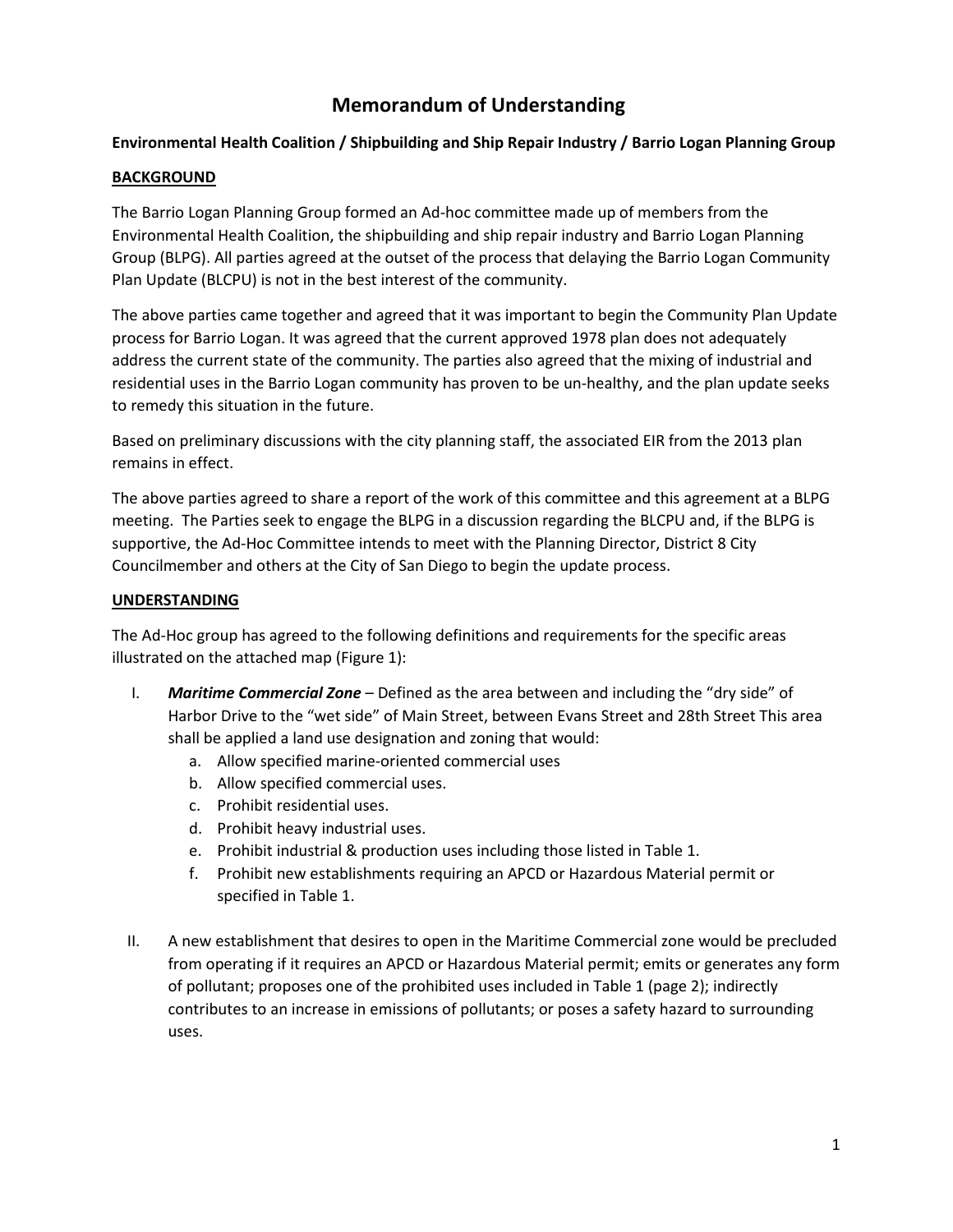## **Table 1. Prohibited Uses**

| i.   | Assembly plants                                 | viii.   | Dry cleaning plant                                   |
|------|-------------------------------------------------|---------|------------------------------------------------------|
| ii.  | Automotive and allied services including:       | ix.     | <b>Exterminating service</b>                         |
| a.   | Auto detailing                                  | х.      | Food processing                                      |
| b.   | Auto electronics installation & repair          | xi.     | Gasoline service stations                            |
| c.   | Auto glass installation & repair                | xii.    | Hotel, motel                                         |
| d.   | Auto muffler installation & repair              | xiii.   | Hydraulic & pneumatic repair, marine &<br>commercial |
| e.   | Auto painting with accessory body &             | xiv.    | Liquified natural gas dispensing                     |
|      | fender work                                     |         |                                                      |
| f.   | Auto parts exchange                             | XV.     | Liquified petroleum gas dispensing                   |
| g.   | Auto pawn lot                                   | xvi.    | Lumber yard                                          |
| h.   | Auto radiator shop                              | xvii.   | Machine shop                                         |
| i.   | Auto repair, major & minor                      | xviii.  | Mattress repair & recovering                         |
| j.   | Auto repair, mobile                             | xix.    | Metal polishing                                      |
| k.   | Auto smog emissions station                     | XX.     | Mineral resource extraction & processing             |
| ı.   | Auto static inspection                          | xxi.    | Outboard motor sales, service & repair               |
| m.   | Auto storage                                    | xxii.   | Painting of small parts & metal coating              |
| n.   | Auto towing                                     | xxiii.  | Plastic fabrication & extrusion                      |
| о.   | Auto transmission repair                        | xxiv.   | Recycling center                                     |
| p.   | Auto upholstery installation                    | XXV.    | Refuse disposal truck & container facility           |
| q.   | Car wash                                        | xxvi.   | Repair of shop equipment                             |
| r.   | Drive-in tune up shop                           | xxvii.  | Scrap metal processing                               |
| s.   | Gas sales                                       | xxviii. | Sheet metal shop                                     |
| t.   | Motorcycle sales, leasing, rental and<br>repair | xxix.   | Tire rebuilding or recapping                         |
| u.   | Trailer sales, leasing, rental and repair       | XXX.    | Tool & die shop                                      |
| v.   | Truck sales, leasing, rental and repair         | xxxi.   | <b>Transportation terminals</b>                      |
| w.   | Used car reconditioning                         | xxxii.  | Truck transportation facilities                      |
| x.   | Van conversion services                         | xxxiii. | Used tire sales                                      |
| iii. | Building materials sales & storage              | xxxiv.  | Warehousing & distribution                           |
| iv.  | Cabinet and carpentry shops                     | XXXV.   | Welding shop                                         |
| ٧.   | Chemical etching                                | xxxvi.  | Wood sawing                                          |
| vi.  | Contractor's storage and equipment yard         | xxxvii. | Wood truss fabrication                               |
| vii. | Drive-through restaurants                       |         |                                                      |

- III. *Community Commercial Zone* defined as the area between and including the "dry side" of Main Street, to the alley, from Evans Street to 28<sup>th</sup> Street. This area shall be applied a land use designation and zoning that would:
	- a. Allow retail commercial uses, except those specified in Table 1 above.
	- b. Prohibit residential uses.
	- c. Prohibit marine-oriented commercial uses.
	- d. Prohibit industrial & production uses.
	- e. Prohibit new establishments requiring an APCD or Hazardous Material permit or specified in Table 1 above.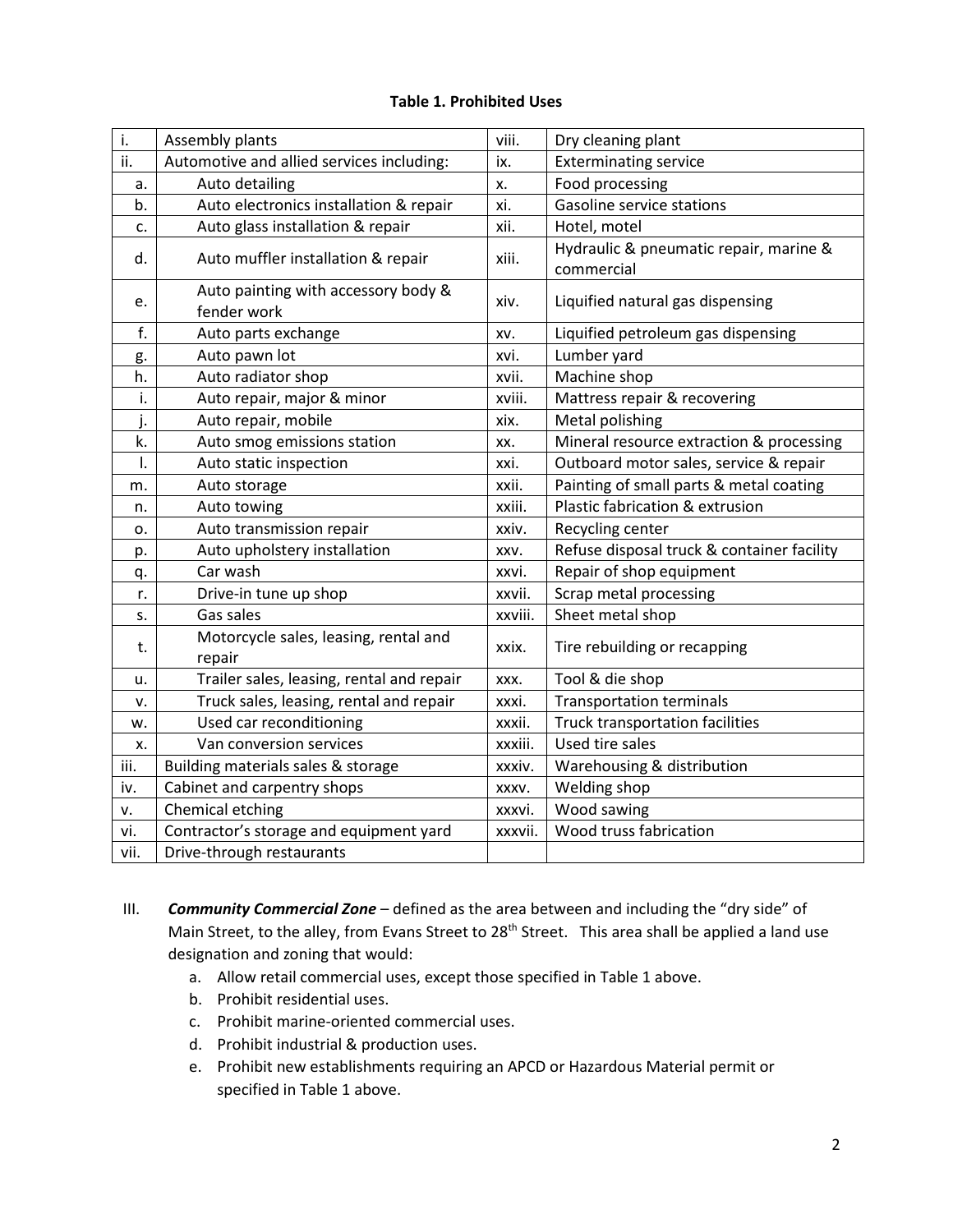- IV. *Neighborhood Commercial* Defined as the following areas:
	- The area between the alley to the "wet side" of Newton Avenue, between Evans Street and 26th Street. And, the area between and including the "wet side" of Boston Avenue and the alley, between 26th Street and 28th Street.
	- The area between the "dry side" of Main Street and the alley, between 28th Street to 32nd Street.
	- The area between 32nd Street and Interstate 15, between the "dry side" of Main Street and Interstate 5.

These areas shall be applied a land use designation and zoning that would:

- a. Allow residential uses and open space.
- b. Allow retail commercial uses, except those specified in Table 1.
- c. Prohibit marine-oriented commercial uses.
- d. Prohibit industrial uses.
- e. Prohibit new establishments requiring an APCD or Hazardous Material permit or specified in Table 1.
- V. *Boston Avenue Residential Area* Defined as the area between and including the "wet side" of Boston Avenue and the alley, between 28th Street and 32nd Street, has been identified as a unique residential area of the community and should be protected from incompatible uses. This area shall be applied a land use designation and zoning that would:
	- a. Allow residential uses.
	- b. Prohibit retail commercial uses.
	- c. Prohibit marine-oriented commercial uses.
	- d. Prohibit industrial uses Including those listed in Table 1.
	- e. Prohibit new establishments requiring an APCD or Hazardous Material permit or specified in Table 1.

Due to their adjacency, the *Neighborhood Commercial #2 & #3* should be designated to allow for uses more compatible with the residential uses in the *Boston Avenue Residential Area*.

VI. In all zones, expansion of an existing use that would be prohibited as a new use beyond 10% will be subject to a Conditional Use Permit.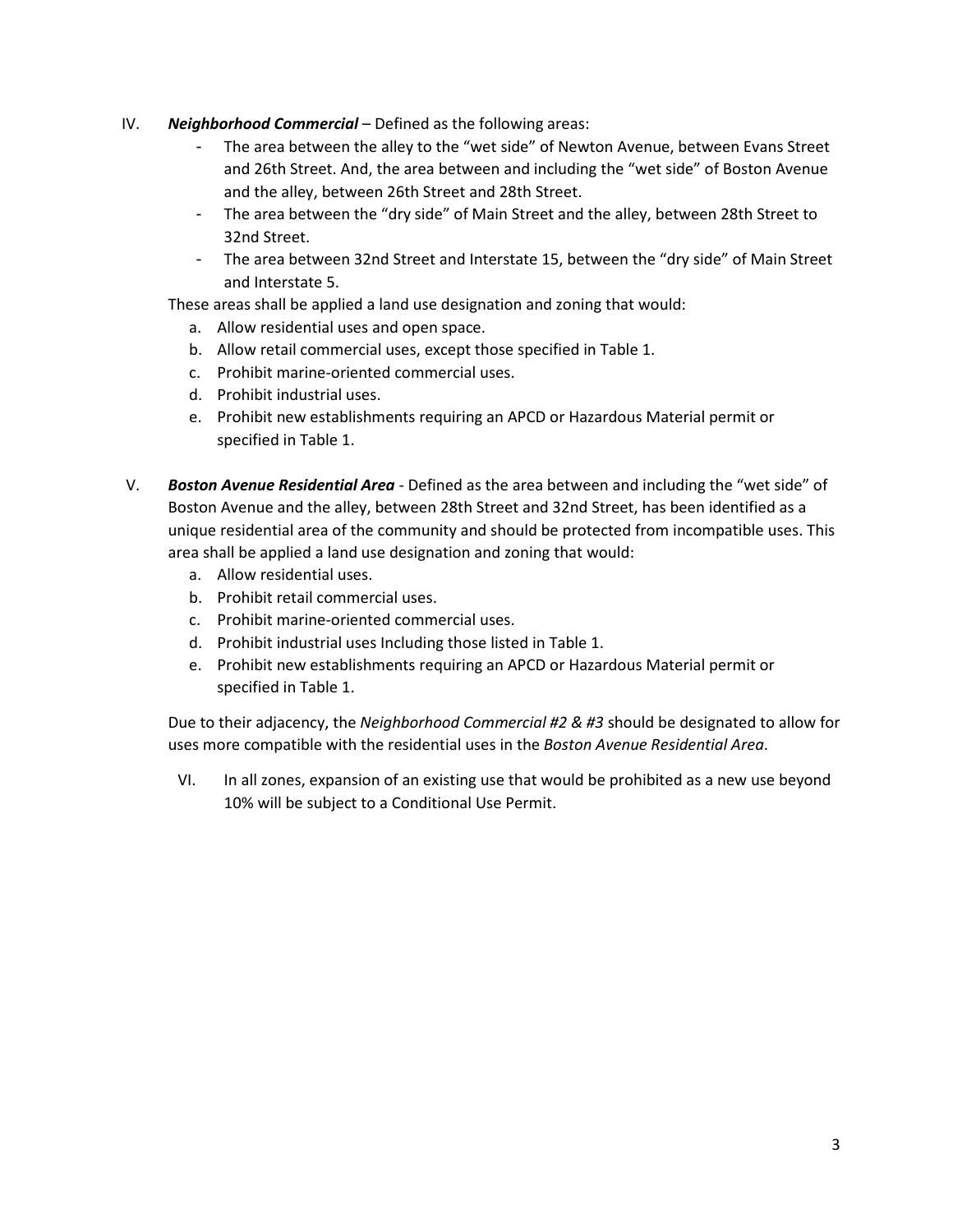The MOU has been agreed to by the following participants:

rine Takonion

May 4, 2020

For the Environmental Health Coalition **Date** Date Date

ENNIS Hans

For the Shipbuilding and Ship Repair Industry **Example 20** and Date

For the Barrio Logan Planning Group Date Date Controller and Date Date Date

May 4, 2020

May 4, 2020